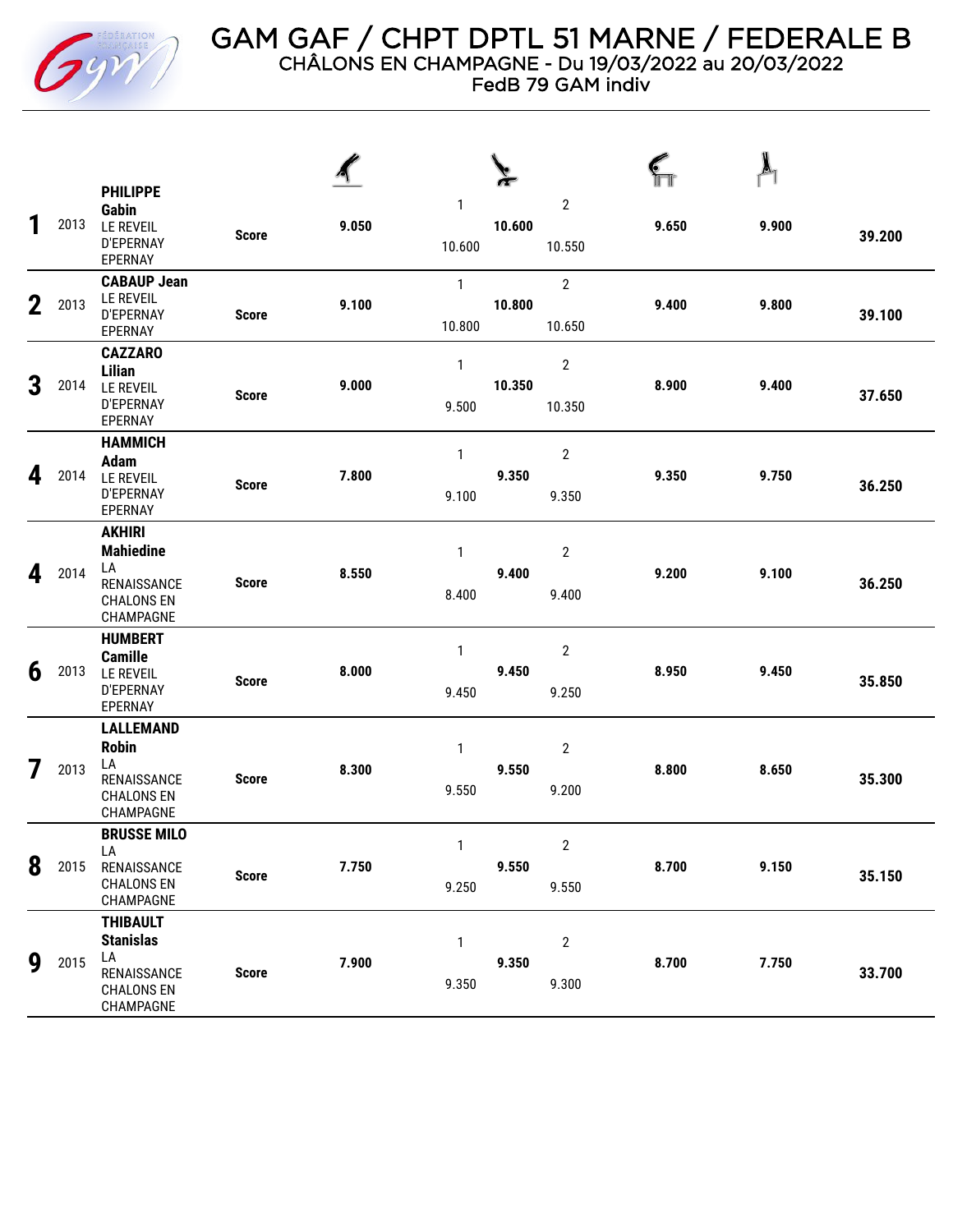

GAM GAF / CHPT DPTL 51 MARNE / FEDERALE B CHÂLONS EN CHAMPAGNE - Du 19/03/2022 au 20/03/2022

Fed B 10 12 GAM indiv

|             |      |                                                                                                                 |              |       | ⋡     | $\bullet$ |                                                   |       |       |        |
|-------------|------|-----------------------------------------------------------------------------------------------------------------|--------------|-------|-------|-----------|---------------------------------------------------|-------|-------|--------|
| 1           | 2012 | <b>HOURCADE</b><br><b>Corentin</b><br><b>LA RENAISSANCE</b><br><b>CHALONS EN</b><br>CHAMPAGNE                   | <b>Score</b> | 8.850 | 9.050 | 9.850     | $\overline{2}$<br>1<br>9.800<br>9.800<br>8.900    | 9.500 | 9.400 | 56.450 |
| $\mathbf 2$ | 2011 | <b>DE JESUS</b><br><b>MANCO Tom</b><br><b>LA RENAISSANCE</b><br><b>CHALONS EN</b><br>CHAMPAGNE                  | <b>Score</b> | 8.700 | 9.100 | 9.550     | $\overline{2}$<br>1<br>10.500<br>10.350<br>10.500 | 9.050 | 9.200 | 56.100 |
| 3           | 2012 | <b>LEROY-</b><br><b>DUCARDONNOY</b><br><b>Eliott</b><br><b>LA RENAISSANCE</b><br><b>CHALONS EN</b><br>CHAMPAGNE | <b>Score</b> | 8.700 | 9.300 | 9.500     | 2<br>1<br>9.850<br>9.850<br>9.750                 | 9.400 | 9.150 | 55.900 |